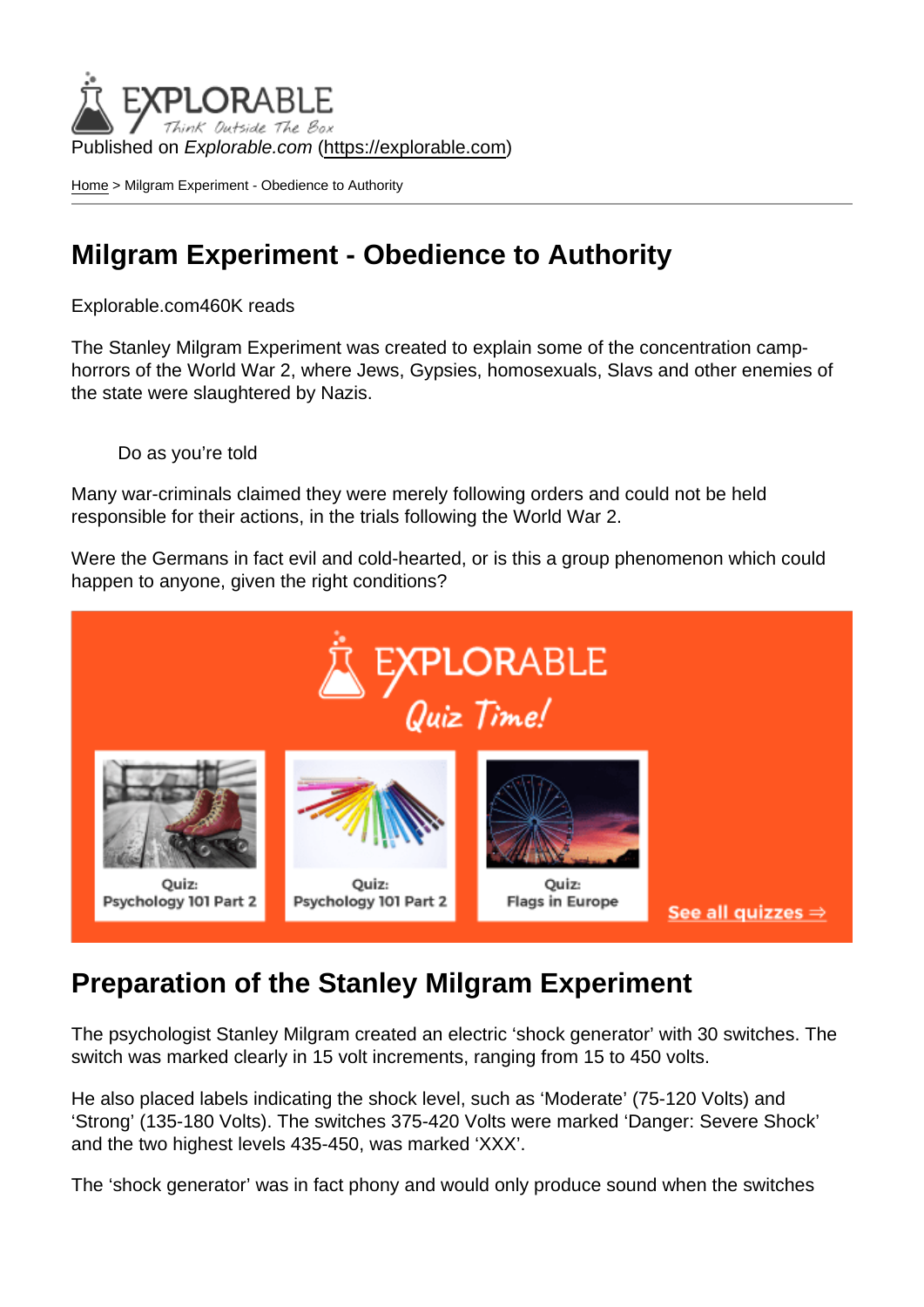were pressed.

40 subjects (males) were recruited via mail and a newspaper ad. They thought they were going to participate in an experiment about 'memory and learning'.

In the test, each subject was informed clearly that their payment was for showing up, and they could keep the payment "no matter what happens after they arrive[d]".

Next, the subject met an 'experimenter', the person leading the experiment, and another person told to be another subject. The other subject was in fact a confederate acting as a subject. He was a 47 year old male accountant.

The two subjects (the real subject and the con-subject) drew slips of paper to indicate who was going to be a 'teacher' and who was going to be a 'learner'. The lottery was in fact a setup, and the real subject would always get the role of 'the teacher'.

The teacher saw that the learner was strapped to a chair and electrodes were attached. The subject was then seated in another room in front of the shock generator, unable to see the learner.

### Research Question

The [Stanley Milgram Experiment](http://www.psychologytoday.com/articles/200203/the-man-who-shocked-the-world) [1] aimed at getting an answer to the question:

"For how long will someone continue to give shocks to another person if they are told to do so, even if they thought they could be seriously hurt?" (the [dependent variable](https://explorable.com/dependent-variable)  $_{[2]}$ )

Remember that they had met the other person, a likable stranger, and that they thought that it could very well be them who were in the learner-position receiving shocks.

# The Experiment

The subject was instructed to teach word-pairs to the learner. When the learner made a mistake, the subject was instructed to punish the learner by giving him a shock, 15 volts higher for each mistake.

The learner never received the shocks, but pre-taped audio was triggered when a shockswitch was pressed.

If the experimenter, seated in the same room, was contacted, the experimenter would answer with predefined 'prods' ("Please continue", "Please go on", "The experiment requires that you go on", "It is absolutely essential that you continue", "You have no other choice, you must go on"), starting with the mild prods, and making it more authoritarian for each time the subject contacted the experimenter.

If the subject asked who was responsible if anything would happen to the learner, the experimenter answered "I am responsible". This gave the subject a relief and many continued.

**Results**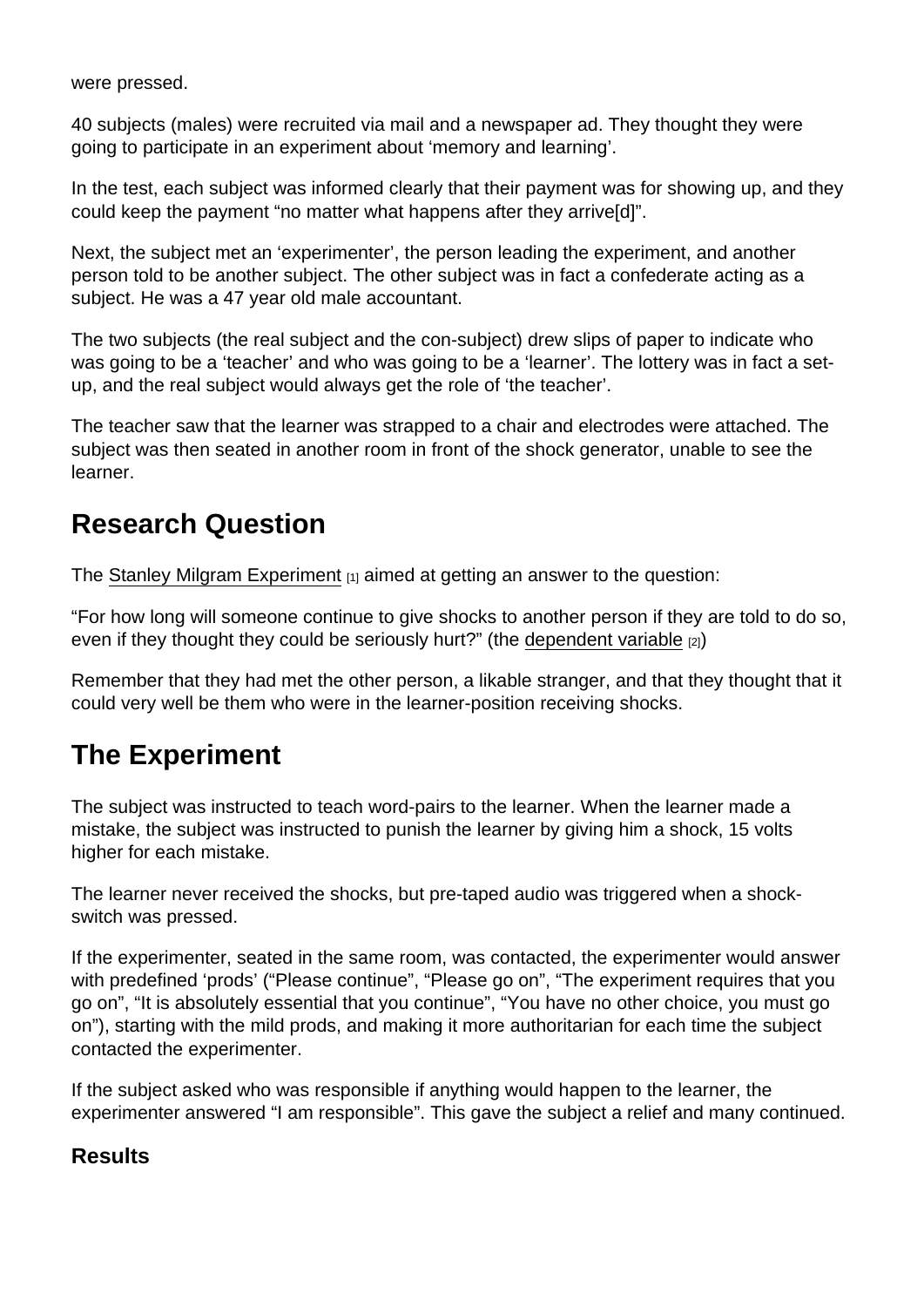During the Stanley Milgram Experiment, many subjects showed signs of tension. 3 subjects had "full-blown, uncontrollable seizures".

Although most subjects were uncomfortable doing it, all 40 subjects obeyed up to 300 volts.

25 of the 40 subjects continued to complete to give shocks until the maximum level of 450 volts was reached.

#### **Conclusion - Obedience to Authority**

Before the Stanley Milgram Experiment, experts thought that about 1-3 % of the subjects would not stop giving shocks. They thought that you'd have to be pathological or a psychopath to do so.

Still, 65 % never stopped giving shocks. None stopped when the learner said he had hearttrouble. How could that be? We now believe that it has to do with our almost innate behavior that we should do as told, especially from authority persons.

## **Video**

# **Pre-Taped Audio (Transcription)**

What the learner said when the teacher triggered the shock at some levels.

- 75 volts: "Ugh!!!"
- 90 volts: "Ugh!!!"
- 105 volts: "Ugh!!!" (Louder)
- 120 volts: "Ugh!!! Hey, this really hurts."
- 135 volts: "Ugh!!!"
- 150 volts: "Ugh!!! Experimenter! That's all. Get me out of here. I told you I had heart trouble. My heart's starting to bother me now. Get me out of here, please. My heart's starting to bother me. I refuse to go on. Let me out."
- 165 volts: (Shouting) "Ugh!!! Let me out!"
- 180 volts: (Shouting) "Ugh!!! I can't stand the pain. Let me out of here!"
- 195 volts: "Ugh!!! Let me out of here. Let me out of here. My heart's bothering me. Let me out of here! You have no right to keep me here! Let me out! Let me out of here! Let me out! Let me out of here! My heart's bothering me. Let me out! Let me out!"
- 210 volts: "Ugh!! Experimenter! Get me out of here. I've had enough. I won't be in the experiment any more."
- 225 volts: "Ugh!!!"
- 240 volts: "Ugh!!!"
- 255 volts: "Ugh!!! Get me out of here."
- 270 volts (Screaming) "Let me out of here. Let me out of here. Let me out of here. Let me out. Do you hear? Let me out of here."
- 285 volts: (Screaming)
- 300 volts: (Screaming) "I absolutely refuse to answer any more. Get me out of here. You can't hold me here. Get me out. Get me out of here."
- 315 volts: (Intense scream) "I told you I refuse to answer. I'm no longer part of this